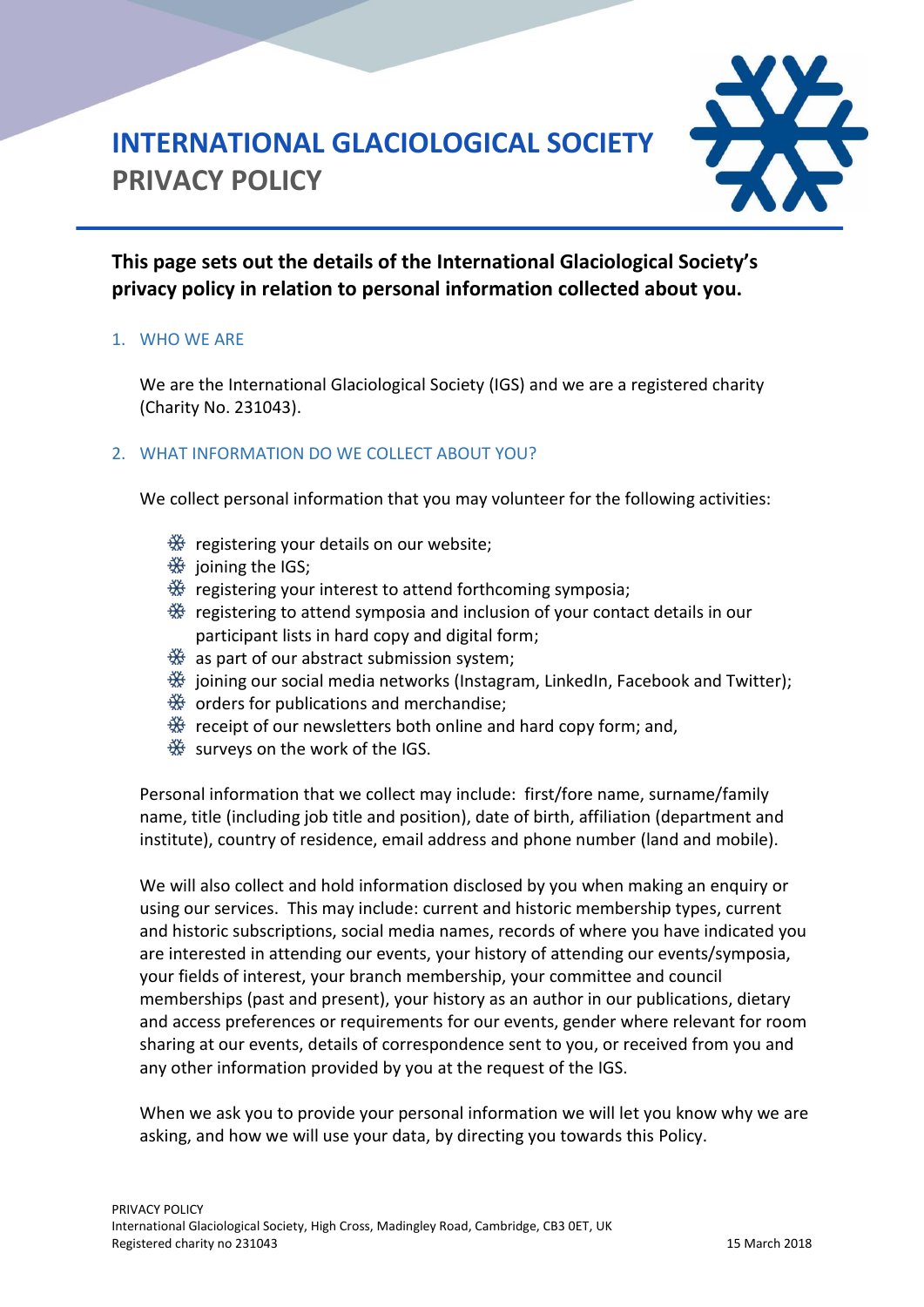### 3. WHAT WE DO WITH YOUR INFORMATION

Depending on your relationship with the IGS and the preferences you have indicated, the personal information that we hold may be used by us for the following purposes:

- $\frac{366}{32}$  To send you promotional, marketing or fundraising information by electronic means. These types of communications may include:
	- $\frac{360}{320}$  Informing you of other products related to the IGS such as events and merchandise
	- $\frac{466}{326}$  News and updates about the IGS such as e-bulletins
	- $\frac{46}{52}$  Other relevant communications based on your relationship with the IGS
	- $\Re$  Data screening and cleansing, to check if we have accurate contact details for you.
	- $\frac{1}{20}$  To send you surveys on the work of the IGS
	- $\frac{366}{320}$  To notify you regarding the membership renewal process.
- $\Re$  Tools may be used to monitor the effectiveness of our communications with you, including email tracking, which records when an e-bulletin from us is opened and/or how many links are clicked within the message. The data from this tracking is generally used in an aggregated and anonymised form.

You can opt out of any/all communications at any point simply by emailing us at [igsoc@igsoc.org.](mailto:igsoc@igsoc.org)

There are some communications that we are required to send regardless of your contact preferences. These are essential communications, deemed necessary to fulfil our contractual obligations to you and necessary for the exercise of the IGS's charitable objects). These would include communications like membership renewal reminders (both in hard copy and by email), newsletters, notices regarding forthcoming events and symposia, newsletters and thank you emails/letters.

### 4. LENGTH OF STORAGE OF YOUR INFORMATION

We will normally store your information for at least five years following the last recorded interaction between us.

### 5. SHARING YOUR INFORMATION

The IGS will not disclose personal data to any third parties or external organisations, other than data processors carrying out work on our behalf. Examples of such data processors would be printers and mailing houses for sending Annals of Glaciology, Journal of Glaciology, our newsletter ICE and providers distributing bulk emails. Any such companies are acting as approved data processors for the IGS and we retain full responsibility for your personal data. Data processors will act only on our instructions.

The personal information you provide through our website is processed in the United Kingdom. The data that we collect from you may be transferred to, and stored at, a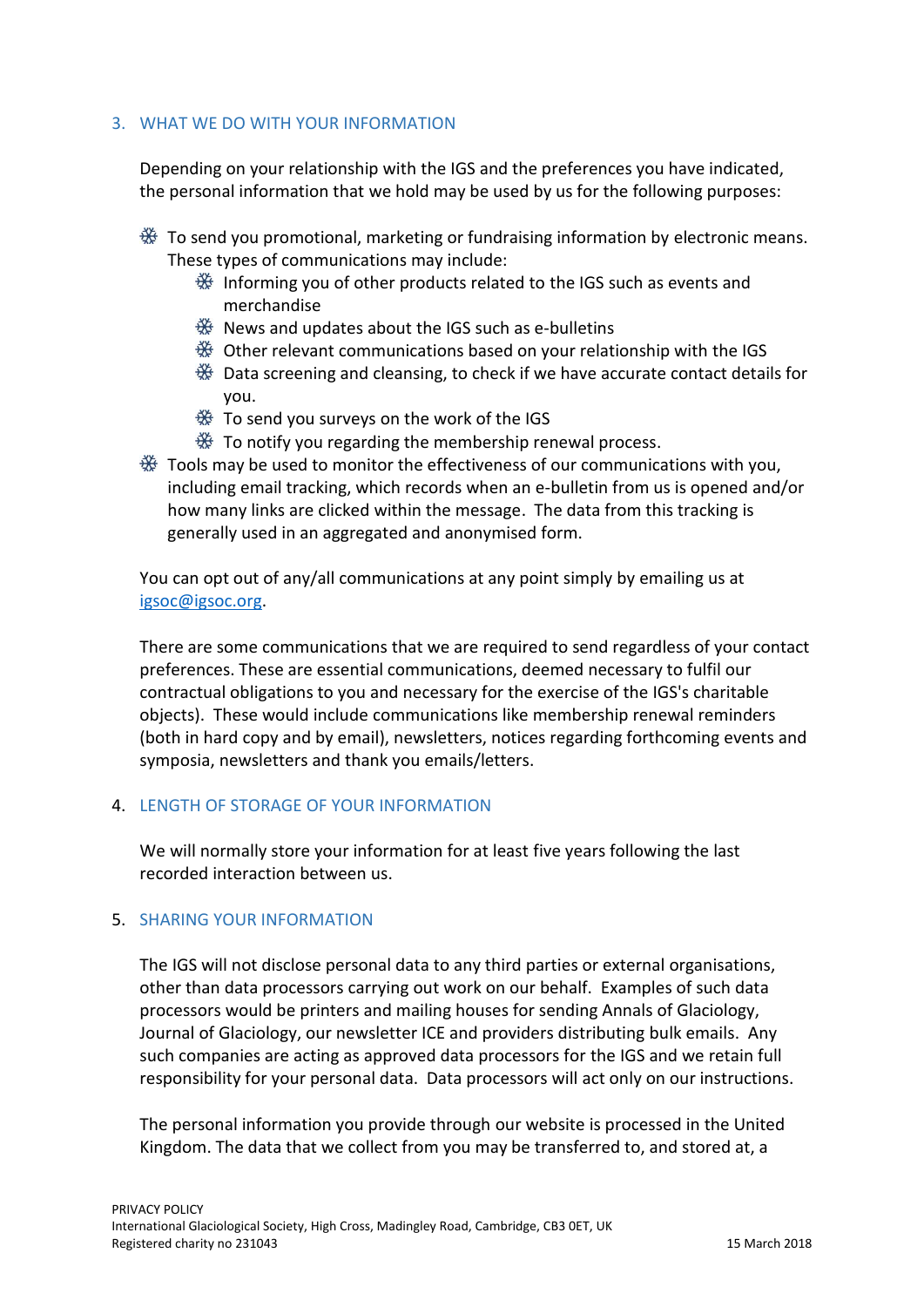destination outside the European Economic Area ("EEA"), but only for the purposes as described in this Privacy Policy. It may also be processed by staff (see disclosure section below) operating outside the EEA who work on our behalf or for one of our suppliers. All of these third parties act on our behalf and are contractually obligated to not collect, use or disclose the personal information for any purpose other than to perform such functions on our behalf or to provide services to us or as otherwise required by law. We take all steps reasonably necessary to ensure that your data is treated securely and in accordance with this privacy policy and under applicable data protection legislation.

Your personal data will **never** be sold or passed to any third party for any other purpose.

The personal contact details you give us when attending an event may be shared with other delegates at the event and the local organising committee, but only with your permission **at the point of booking**.

### 6. HOW WE KEEP YOUR INFORMATION SECURE

All our employees and data processors, who have access to, and are associated with processing of personal data, are legally obliged to respect the confidentiality of any personal data provided and held in our digital and hard copy records.

All information you provide to us is stored on our secure servers. Where we have given you (or where you have chosen) a password which enables you to access certain parts of our website, you are responsible for keeping this password confidential. We ask you not to share your password with anyone.

Unfortunately, the transmission of information via the internet is not completely secure. Although we will do our best to protect your personal data, we cannot guarantee the security of your data transmitted to our website; any transmission is at your own risk. Once we have received your information, we will use strict procedures and security features to try to prevent unauthorised access.

### 7. HOW TO ACCESS THE DATA WE HOLD ABOUT YOU, INCLUDING CORRECTION OF DATA

You can ask us if we are keeping any personal data about you and you can also request to receive a copy of that personal data – this is called a 'Subject Access Request'. To make a Subject Access Request you will need to provide adequate proof of identity, such as a copy of your passport, birth certificate or driving licence, before your request can be processed. Please try to be as clear as possible about the information you are seeking. Once we have received your Subject Access Request and proof of identity, you will receive a response from us within one month and you will be able to obtain details of any personal information we hold about you. Exemptions to disclosure may apply in some circumstances. Subject Access Requests should be sent to: The Secretary General, International Glaciological Society, High Cross, Madingley Road, Cambridge CB3 0ET or emailed to [igsoc@igsoc.org.](mailto:igsoc@igsoc.org) At any time you may request that we delete or correct